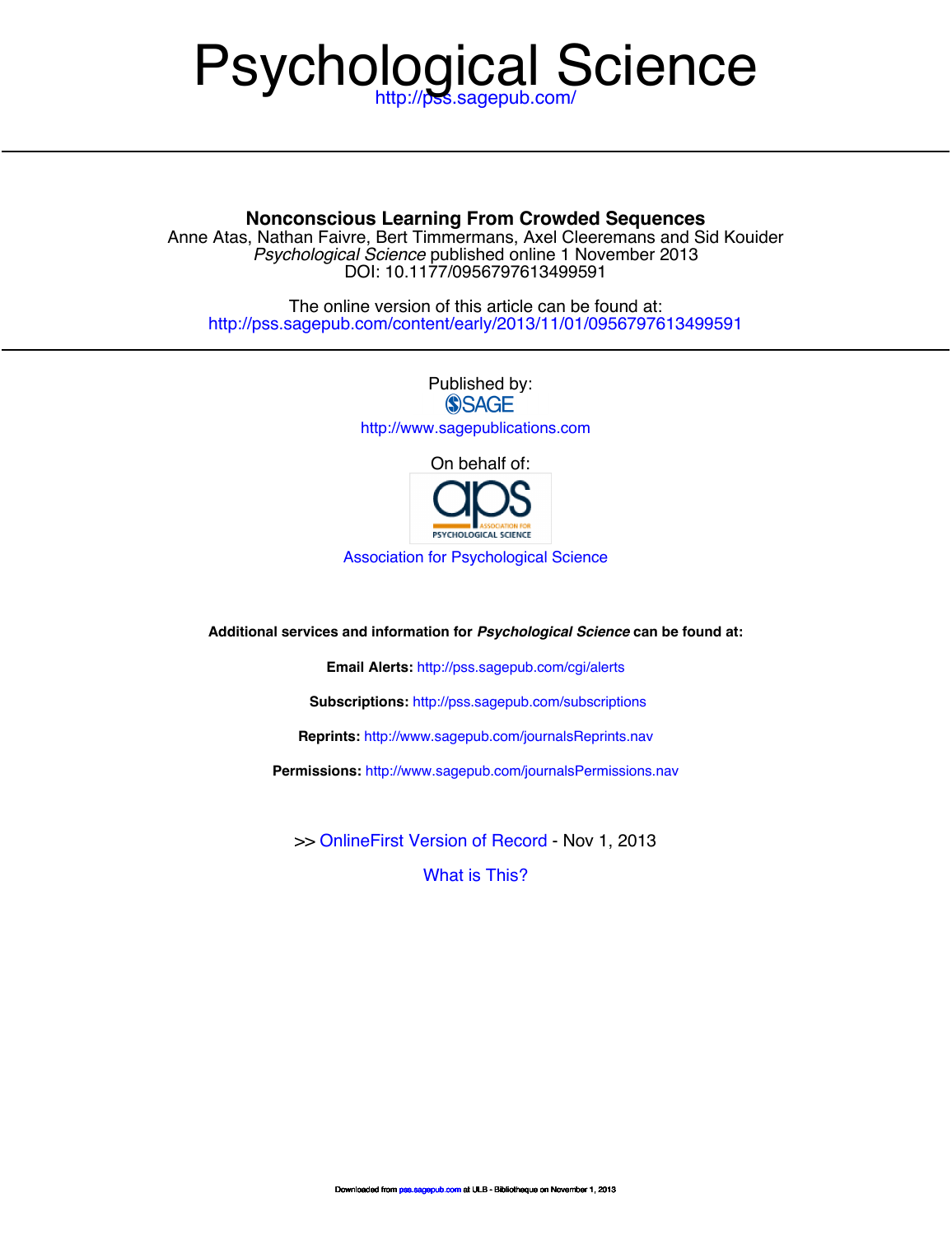Research Article

# Nonconscious Learning From Crowded Sequences

# Anne Atas<sup>1</sup>, Nathan Faivre<sup>2,3</sup>, Bert Timmermans<sup>4</sup>, Axel Cleeremans<sup>1</sup>, and Sid Kouider<sup>2</sup>

<sup>1</sup>Consciousness, Cognition, and Computation Group, Centre de Recherche Cognition et Neurosciences, Université Libre de Bruxelles; <sup>2</sup>Laboratoire de Sciences Cognitives et Psycholinguistique—Centre National de la Recherche Scientifique, École des Hautes Études en Sciences Sociales, and École Normale Supérieure; <sup>3</sup>Biology Division, Computation and Neural Systems, California Institute of Technology; and <sup>4</sup>School of Psychology, King's College, University of Aberdeen

Psychological Science XX(X) 1–7 © The Author(s) 2013 Reprints and permissions: sagepub.com/journalsPermissions.nav DOI: 10.1177/0956797613499591 pss.sagepub.com



#### Abstract

Can people learn complex information without conscious awareness? Implicit learning—learning without awareness of what has been learned—has been the focus of intense investigation over the last 50 years. However, it remains controversial whether complex knowledge can be learned implicitly. In the research reported here, we addressed this challenge by asking participants to differentiate between sequences of symbols they could not perceive consciously. Using an operant-conditioning task, we showed that participants learned to associate distinct sequences of crowded (nondiscriminable) symbols with their respective monetary outcomes (reward or punishment). Overall, our study demonstrates that sensitivity to sequential regularities can arise through the nonconscious temporal integration of perceptual information.

## Keywords

subliminal perception, learning, decision making, rewards, punishment

Received 11/5/12; Revision accepted 7/3/13

The human brain is an incredibly plastic organ that constantly changes in response to its environment. These changes often involve simple forms of learning, such as Pavlovian and operant conditioning, through which an organism becomes sensitive to the associations that exist between two stimuli or between a particular stimulus and the appropriate response. Such changes may also involve more complex forms of learning, such as sensitivity to sequential information and to abstract relationships, as is the case for natural-language learning. Well-known neural mechanisms that involve the creation and modification of synaptic connections (e.g., Hebbian learning) underlie simple learning, which is thus usually assumed to occur independently of conscious awareness of what has been learned. Consistent with this view, studies have shown that stimulus-stimulus and stimulus-response conditioning (i.e., Pavlovian and operant conditioning) can take place with stimuli that are rendered invisible through masking (Pessiglione et al., 2008) or through binocular

rivalry (Raio, Carmel, Carrasco, & Phelps, 2012; Seitz, Kim, & Watanabe, 2009).

However, although it is now relatively clear (but see Lovibond & Shanks, 2002) that simple associations can be learned in the absence of awareness, recent theoretical accounts and empirical results challenge the idea that nonconscious learning can take place with complex material as well. In theory, extracting higher-order knowledge (e.g., abstract rules) from a sequence of discrete events requires the active maintenance and integration of perceptual information over time, a process that is typically assumed to require awareness (Dehaene & Changeux, 2011). Thus, it seems somewhat unlikely that sequences of nonconscious stimuli can be learned. Conversely, demonstrating

E-mail: aatas@ulb.ac.be, aatas86@gmail.com



Corresponding Author:

Anne Atas, Consciousness, Cognition, and Computation Group, Université Libre de Bruxelles, Av. F. Roosevelt 50/122-1050, Bruxelles, Belgium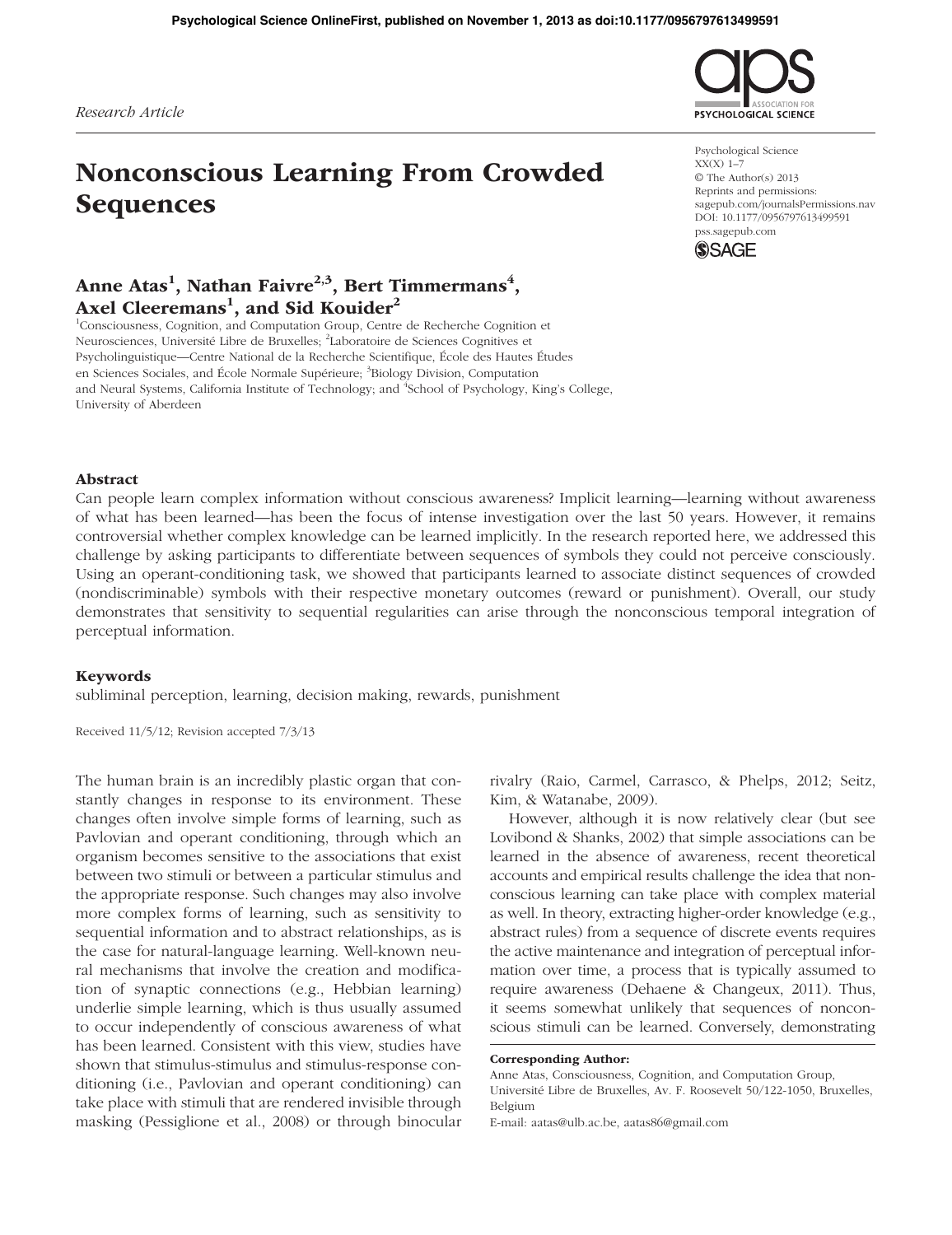the existence of such a phenomenon would suggest that temporal integration extends to nonconscious processes. Decades of empirical research on implicit learning using artificial grammars (Reber, 1967) or sequence-learning tasks (Nissen & Bullemer, 1987) have failed to convince skeptics (e.g., Shanks, 2010; Shanks & St. John, 1994) that complex learning can take place without awareness. This stems essentially from the fact that it is impossible to turn awareness off. In other words, participants will always look for regularities when exposed to visible material, and they will often succeed in finding at least a few. However, the systematic correlation between learning and rule awareness does not necessarily imply that nonconscious learning of complex regularities is impossible. Indeed, the mechanisms that underlie learning in implicit-learning tasks may actually operate nonconsciously, but the resulting knowledge remains accessible through memory recall, even when this takes place incidentally. Thus, even though sophisticated methods have been proposed to address the methodological conundrum of identifying the respective contributions of conscious and nonconscious-learning mechanisms in such situations (Cleeremans & Jiménez, 1998; Destrebecqz & Cleeremans, 2001; Dienes & Berry, 1997), establishing that learning is genuinely implicit remains a formidable challenge.

In the present study, we proposed to solve this problem in a novel manner: We simply asked whether sequence learning can take place when stimuli cannot be consciously perceived. To do so, we used gaze-contingent crowding (Faivre & Kouider, 2011; Kouider, Berthet, & Faivre, 2011), in which flanker-surrounded stimuli are presented in the periphery of the visual field as long as participants keep gazing at a predefined, distinct location. This method makes it possible to expose participants to long-lasting and dynamic stimuli while ensuring that they cannot foveate them (i.e., fixate them in the fovea, which is the part of the retina that gives the best resolution), thus keeping the stimuli out of conscious awareness. We combined this method with a go/no-go operant-conditioning task (Pessiglione et al., 2008) that involved discriminating between two crowded sequences of symbols associated with opposite results: One sequence always predicted a monetary reward, and the other always predicted a monetary punishment (Fig. 1). Our findings showed that participants' decisions were influenced by the monetary values of the crowded sequences, which provides evidence for a nonconscious form of sequence learning.

# Method

# Participants

Fifty-five college students (age range = 18–35 years; 28 in Paris, 27 in Brussels) participated in the experiment. They reported normal or corrected-to-normal vision and were paid €15 for their participation.

# Stimuli and procedure

Stimuli were displayed on a 22-in. CRT computer monitor  $(resolution = 1,024 \times 768$  pixels; refresh rate = 85 Hz; Vision Master Pro 510, iiyama, Iiyama, Japan) and were controlled using Psychophysics Toolbox software (Brainard, 1997; Pelli, 1997). Eye movements were recorded monocularly with an EyeLink 1000 eye tracker (sampling rate = 1000 Hz, spatial resolution  $\geq 1^\circ$  of visual angle; SR Research, Mississauga, Ontario, Canada).

On each trial, participants saw one of two sequences that consisted of four repetitions of three different symbols ("O," " $=$ ," and "X"). One order of these three symbols was associated with a monetary reward (i.e., the reward sequence); the reverse order was associated with a monetary punishment (i.e., the punishment sequence). Both sequences could begin with any symbol, so neither single symbols nor specific symbol-position associations were predictive of the outcome. The order in which the symbols were presented in the reward and punishment conditions was counterbalanced across participants.

Stimuli were presented in a white typeface against a black background at a viewing distance of 57 cm. Each trial began with a fixation cross (subtending 1.44° × 1.44°) presented at the top of the screen for 500 ms. The 12 symbols (each subtending  $1.44^{\circ} \times 1.44^{\circ}$ ) were then presented successively at the bottom of the screen. The distance between the center of the fixation cross and the center of the symbol was 15°. Each symbol appeared for 153 ms and was separated from the next symbol by a blank screen lasting 94 ms. Each symbol was surrounded by six flankers  $(1.44^{\circ} \times 1.44^{\circ}; 1.8^{\circ})$  between the center of each symbol and the center of each flanker). We ensured that the three target symbols were matched in luminance by using the same number of pixels in each one. Flankers consisted of a circle overlaid by a central horizontal line and a diagonal line. Participants' eye movements were recorded continuously. Whenever participants' gaze strayed outside a 6° × 6° area surrounding the fixation cross, the target symbol was replaced with a noninformative distractor during the next screen refresh; this procedure ensured that the target remained unseen even when its location was inadvertently or intentionally fixated.

The learning task was adapted from Pessiglione et al. (2008) and involved choosing a go or no-go response on each trial. The period during which a response would be accepted (indicated by the appearance of a red question mark in place of the fixation cross) began at the onset of the fourth symbol (i.e., at the beginning of the second presentation of the sequence) and ended 1,000 ms after the offset of the last symbol. The red question mark was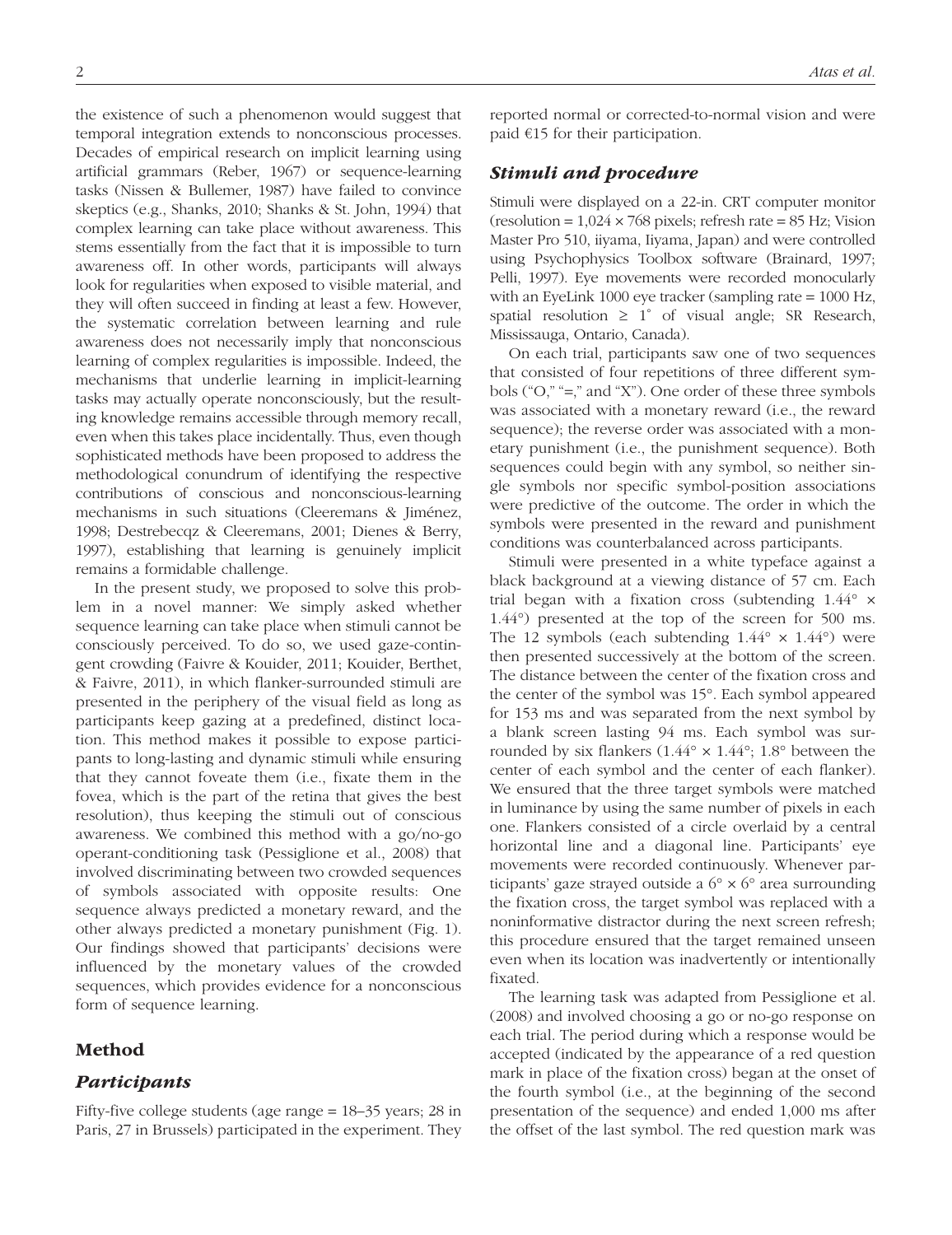a



b



Fig. 1. Stimulus sequences (a) and example trial structure for the reward sequence (b). Reward and punishment sequences consisted of a succession of three different symbols ("O," "=," and "X"), presented four times on each trial. Symbols were always presented in the same order in each type of sequence, but the starting symbol varied. Reward sequences were associated with a gain of €1; punishment sequences were associated with a loss of €1. Regardless of the sequence presented, each trial began with a fixation cross, and then a symbol appeared toward the bottom of the screen surrounded by flankers. Twelve symbols were presented successively, each separated by a blank screen. At the onset of the fourth symbol, a question mark replaced the fixation cross for the remainder of the trial to indicate that participants could now choose at any time to make a go response (in which they would win €1 or lose €1) or make no response (i.e., a no-go response, in which they would neither win nor lose). Participants were required to stare at the fixation cross so the stimulus sequence would remain in their peripheral vision. After the last stimulus had been presented on each trial, the red question mark remained on screen for 1,000 ms. On trials on which participants responded "go," the word "GO!" replaced the question mark. They then saw either reward information if a reward sequence had been presented on that trial (shown at the bottom left) or punishment information if a punishment sequence had been presented on that trial (not shown). On trials on which they made no response, they were given neutral information and no reward (shown at the bottom right).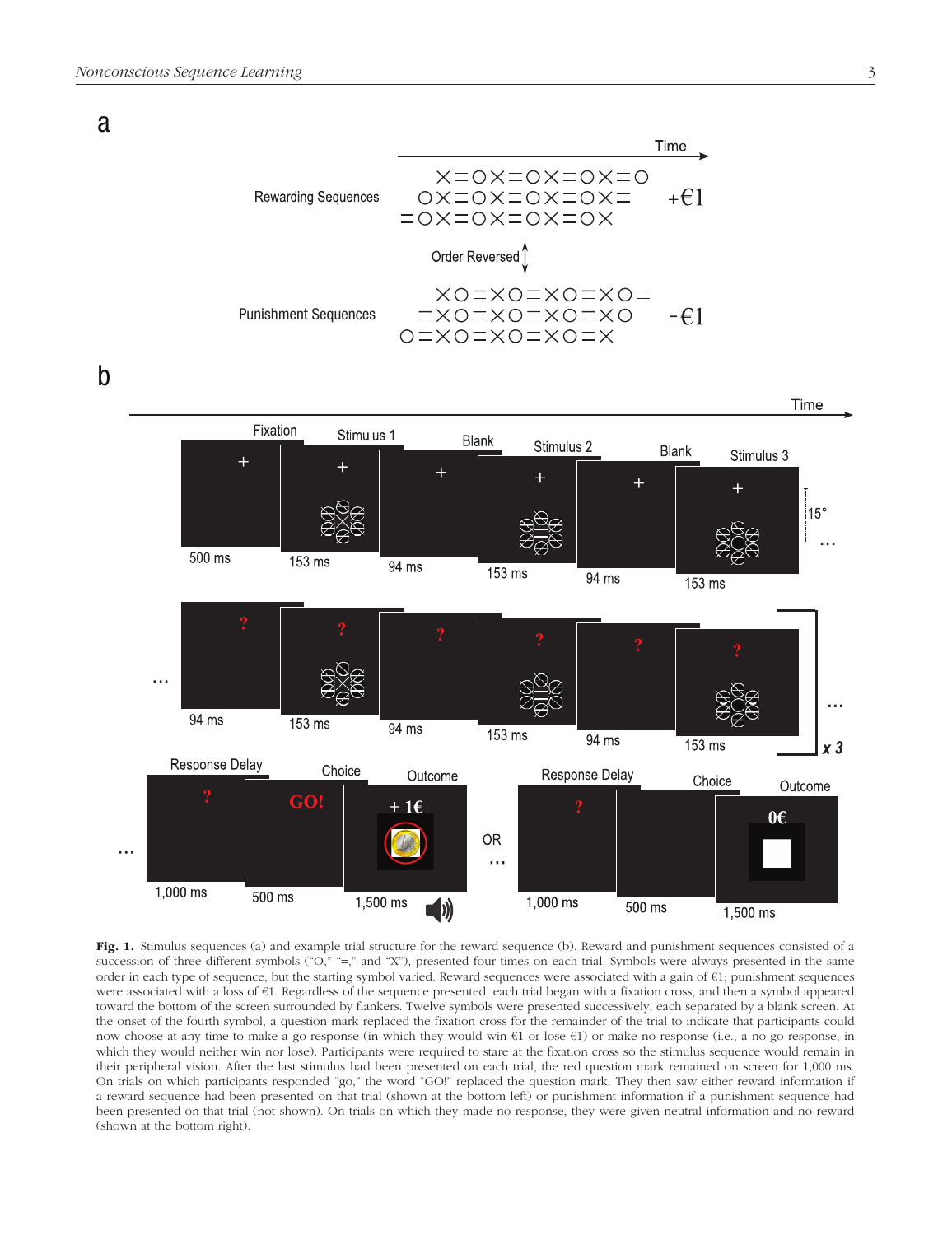thus presented for approximately 3,150 ms. Participants were instructed to make their choice at any time during that period by either holding down the space bar until the end of the response delay (the go response) or doing nothing (the no-go response). Participants were informed that the go response was risky because they could win or lose €1 depending on whether the presented sequence was the reward or the punishment sequence, respectively. By contrast, no-go responses were always associated with a null reward  $(60)$  and thus constituted a safe choice for participants. On go trials, participants' choice was confirmed after the response delay by the appearance on the screen of "GO!" in a red typeface (500 ms). The screen remained blank during this time period on no-go trials. The monetary outcome was then presented for 1,500 ms. If the participant had responded to a reward sequence, an image of a coin in a circle appeared on the screen accompanied by a slot-machine sound, which let the participant know that  $€1$  had been added to his or her total. If the participant had responded to a punishment sequence, an image of a crossed-out coin appeared on the screen accompanied by a buzzer sound, which let the participant know that  $€1$  had been subtracted from his or her total. If the participant had not responded (i.e., no go), a white square appeared on the screen and no sound was generated, which let the participant know that no money had been added to or subtracted from his or her total.

The learning task consisted of 180 trials grouped in three blocks of 60 trials each, separated by short breaks. Within each block, the reward sequence was presented in half of the trials, and the punishment sequence was presented in the other half; the trial types were intermixed randomly. We encouraged participants to learn to differentiate the two sequences as best they could to increase their gains. Because covert attention is known to enhance the influence of crowded signals (Faivre & Kouider, 2011), we instructed the participants to stare at the fixation cross while simultaneously paying attention to the symbol location and to try to guess whether the crowded stimulus cluster contained the reward or punishment sequence. We told them that the task was difficult and that they should rely on intuition and their gut feeling. We also told them that they could make their go/ no-go decision either during or after the sequence presentation, and we encouraged them to make this decision as soon as they felt they had accrued enough evidence about the sequence. To further motivate participants, we told them that their performance could result in a total monetary bonus ranging from €0 to €5. However, all participants eventually received the maximum bonus of €5.

The learning task was followed by a visibility task involving one block of 72 trials. Participants were exposed to the same sequences of crowded stimuli as during the learning task. After the last peripheral symbol, a question mark accompanied by the foveal presentation of four symbols (aligned horizontally and in either the reward or the punishment sequence) was displayed until a response was made. Participants were instructed to decide whether the succession of four symbols were in the same order as the peripheral sequence that had been presented in that trial.

# Results

We analyzed only trials for which gaze position remained at fixation during 90% of the sequence duration, which resulted in the elimination of  $7.9\%$  ( $SD = 16.3\%$ ) of the trials. On average, participants chose the risky go response in  $60.3\%$  ( $SD = 11.4\%$ ) of the trials. We first analyzed go versus no-go choices. To do so, we computed a decisionbias index by subtracting the average go-response rate for the punishment sequences from the average go-response rate for the reward sequences. This index was not significantly different from 0,  $t(54) = 0.86$ ,  $p = .40$ ; decision-bias index  $= 0.9\%$  (see Fig. 2a). We then analyzed reaction times (RTs) of the go decision (obviously, no-go decisions did not yield RTs). After excluding outlier data (RTs < 100 ms), the overall mean RT was  $1,782$  ms  $(SD = 468$  ms). Participants' go responses were faster for the reward sequences than for the punishment sequences,  $t(54)$  = 2.75,  $p = 0.008$ ; mean difference = 34 ms (see Fig. 2b). The analysis of median RTs showed the same result,  $t(54)$  = 2.71,  $p = .009$ ; mean difference = 45 ms.

The percentage of responses in the visibility task on which participants correctly identified the sequence of stimuli did not differ from the chance level of 50%,  $t(54)$  = 0.11,  $p = .91$ ;  $M = 50.12\%$ , which suggests that participants were unable to consciously discriminate the reward sequences from the punishment sequences. Visibilitytask performance also failed to correlate with reactiontime differences in the learning task,  $r(53) = .19$ ,  $p = .16$ , which again suggests that participants' learning was independent of their ability to consciously discriminate the sequences. Finally, mean RTs were not different between the reward and punishment sequences in the visibility task,  $t(54) = 0.61$ ,  $p = .545$ ; mean difference = 26 ms. Furthermore, we conducted an analysis of variance investigating the effect of accuracy (trials with correct responses vs. trials with incorrect responses) and sequence (reward vs. punishment) on mean RTs, but the interaction between the two independent variables was not significant,  $F(1, 54) = 0.78$ ,  $p = .381$ . This interaction was still not significant when we excluded RTs lower than 100 ms and more than 3 standard deviations from the mean,  $F(1)$ ,  $54$ ) = 0.71,  $p = .402$ , or used the median RTs,  $F(1, 54)$  = 0.151,  $p = .699$ . The difference between RTs for correct responses in each sequence type was 1 ms for the analysis without cutoff, −20 ms for the analysis with cutoff, and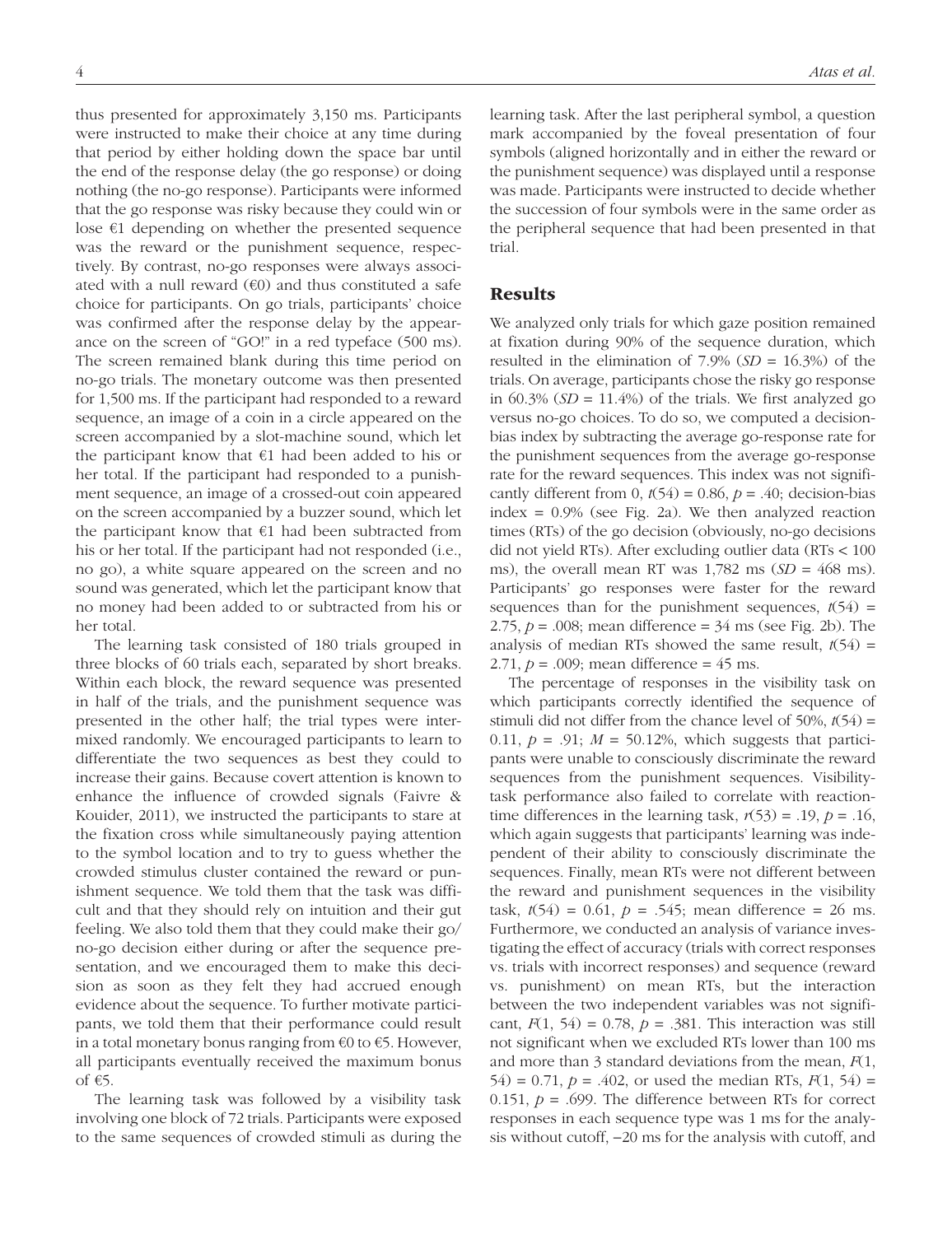

Fig. 2. Mean rate of go responses (a) and mean reaction time for go responses (b) in the learning task as a function of sequence type. Error bars represent  $\pm 1$  SE. The asterisk indicates a significant difference between conditions ( $p < .01$ ).

−16 ms for the analysis on medians. Thus, the RTs collected during the visibility task most likely reflected noisy fluctuations. This suggests that the facilitatory effect on RTs for the reward sequence was specific to the learning task.

# **Discussion**

In the present study, we explored whether participants could learn a sequence of stimuli that they could not consciously perceive. To do so, we used (a) a gaze-contingent crowding paradigm that enabled the long-lasting and dynamic presentation of nonconscious signals and (b) an operant-conditioning task in which participants had to choose to respond or not (go/no-go) on the basis of the monetary value associated with the crowded stimuli. We showed that participants gave go responses faster to the reward sequence than to the punishment sequence, whereas awareness measures indicated that the sequences were not consciously discriminable from each other. Our results thus demonstrate (a) that sensitivity to sequential regularities can take place even when the sequences of stimuli themselves are not perceived consciously and (b) that the temporal integration necessary for sequence learning to occur can take place in a nonconscious manner.

The nonconscious-learning effect we found is likely to depend on a combination of perceptual sequence learning (i.e., linking successive stimuli together) and of operant conditioning (i.e., linking each visual sequence to either an action leading to a reward or an action leading to an avoidance of punishment). The large literature on incidental sequence learning (for reviews, see Clegg, DiGirolamo, & Keele, 1998; Robertson, 2007) indeed suggests that participants can become sensitive to the sequential structure of visible stimuli despite limited awareness of the sequential regularities. The present study shows that perceptual sequence learning can also occur without awareness of the stimuli, at least when the task is intentional, as was the case here. Indeed, participants were informed about the presence of two different sequences of symbols and were also instructed to pay attention to the symbols and their order. Although covert attention to subthreshold crowded stimuli crucially enhances their influence on behavior (Faivre & Kouider, 2011), whether an explicit learning context was necessary in the current paradigm remains unknown. Previous studies have shown that reward or fear conditioning can occur even when the conditioned stimulus is presented nonconsciously (Pessiglione et al., 2008; Raio et al., 2012; Seitz et al., 2009). Our study extends previous findings by showing that conditioning can also be based on the extraction of knowledge from sequences of nonconscious stimuli.

Although our participants unmistakably acquired some form of sequential knowledge, the exact nature of this knowledge remains unclear. Indeed, although the results cannot be explained in terms of simple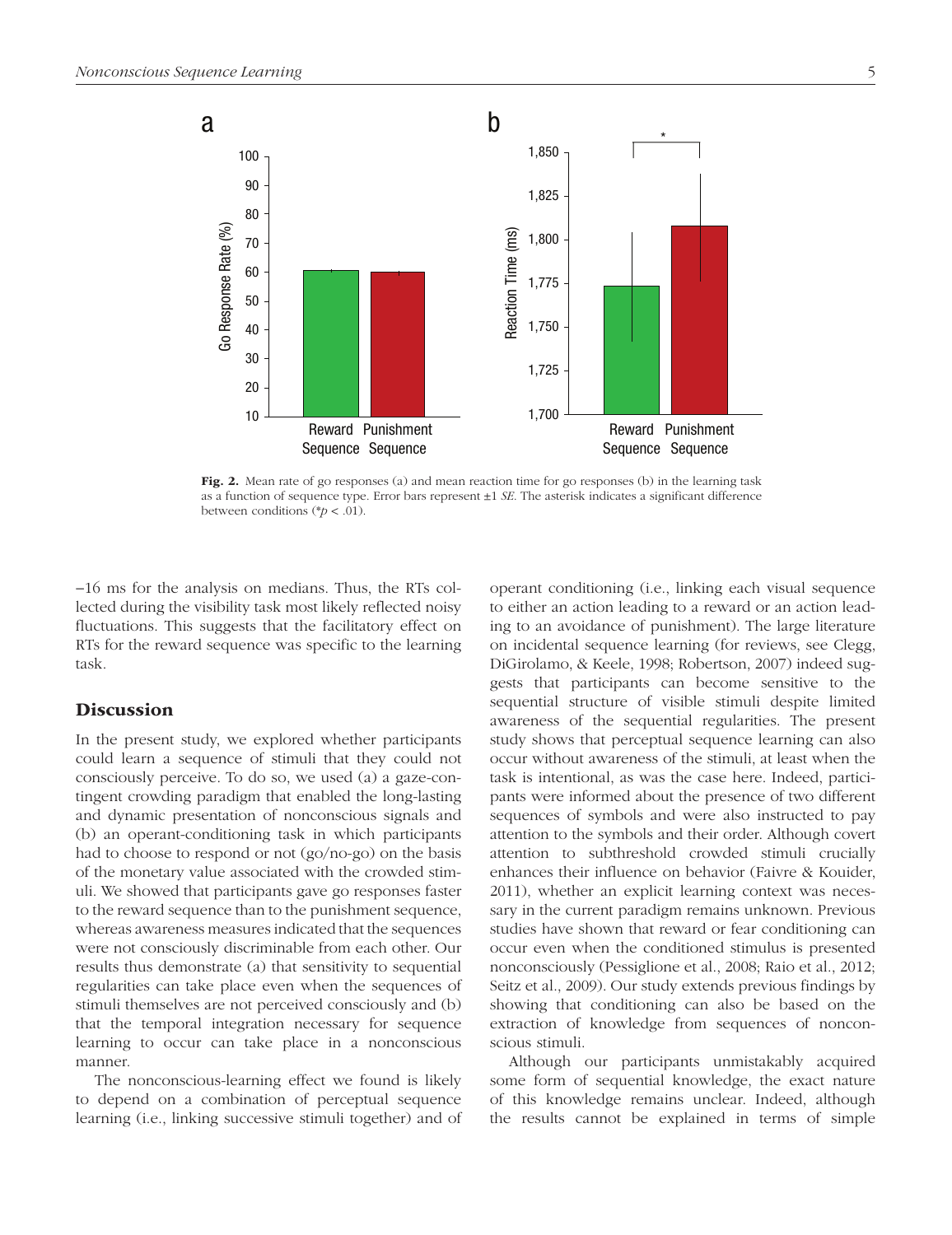stimulus-reward associations, extracting only the order of two successive symbols (e.g., "XO" vs. "OX") may be sufficient for participants to differentiate between the reward and the punishment sequences. It remains unclear whether the learning effects we report arose from processing all the sequential information or from processing only two successive symbols. In either case, the structure of the sequences we used, in which a symbol can fully predict the subsequent one (i.e., a so-called first-order sequence), limits learning to the acquisition of basic sequential knowledge. Whether learning of more elaborate sequences (e.g., the second-order conditional sequences typically used in implicit-learning tasks) can occur without perceptual awareness remains to be explored.

The nonconscious-learning effect we observed was reflected primarily in RTs rather than in response biases. There are for two possible reasons for this. First, nonconscious stimuli have only a weak impact on behavior; they can certainly influence RTs but are not strong enough to affect overt responses (for a review, see Kouider & Dehaene, 2007). The absence of a nonconscious perceptual effect on response performance is reported not only in indirect tasks (e.g., priming tasks, Custers & Aarts, 2011; Kouider & Dehaene, 2007) but also in more direct tasks (e.g., go/no-go tasks; van Gaal, Ridderinkhof, Scholte, & Lamme, 2010). In our learning task, the nonconscious sequential signal might delay or accelerate the decision process in relation to the expected monetary value (reward or punishment, respectively) but may not be strong enough to bias the overt decision of gambling. Although Pessiglione et al. (2008) found an effect on response performance using exactly the same direct task, their participants' decisions were based on a single stimulus, which probably made the decision easier. Second, we found a negative correlation between overall response rate (i.e., the rate of go responses independent of which sequence had been presented) and learning effect for both RTs and responses (see the Supplemental Material available online). This correlation indicates that participants who chose the go response less frequently showed strong sequence learning, not only for response latencies but also for overt decisionmaking performance, whereas participants who chose the go response more frequently exhibited no learning effect. Thus, learning on response bias might also occur, but it would to depend on the frequency with which a participant chose the go response.

Previous research suggests that active maintenance and serial integration of sensory information are characteristic of conscious perceptual processes (e.g., Dehaene & Changeux, 2011). Indeed, past studies have revealed that although masked stimuli can effectively prime behavior, such influences are usually short-lived and vanish after a mere few hundred milliseconds (Dupoux, de Gardelle, & Kouider, 2008; Ferrand, 1996; Greenwald, Draine, & Abrams, 1996). Along the same lines, it has been shown that serial processing (i.e., chaining two successive operations) is restricted to conscious perception (Sackur & Dehaene, 2009). Here, by contrast, we found that crowded symbols presented in temporal succession can influence reward-based decision making, which suggests that the activation of each element is maintained and integrated over time. Recently, de Lange, van Gaal, Lamme, and Dehaene (2011) studied the impact of visibility on temporal integration. They compared the accumulation of sequential evidence under conditions of high versus low visibility and found that the degree of visibility did not matter. Both situations, however, involved stimuli presented above the threshold of conscious awareness. Our study thus extends this finding to nonconscious perceptual conditions. The present sequential integration of nonconscious information was demonstrated through a crowding paradigm. Crowding is more likely than masking to involve weaker signal degradation and to result in stronger activation at deeper levels of representation (e.g., semantic or emotional representations; Faivre, Berthet, & Kouider, 2012). Thus, it is possible that the previously observed limitations in the processing of nonconscious information are inherent to masking rather than to the cognitive system. Likewise, our findings support a late origin of crowding along the visual pathways (He, Cavanagh, & Intriligator, 1996), which is consistent with recent studies revealing emotional bias from crowded faces (Kouider et al., 2011) and semantic priming from crowded words (Yeh, He, & Cavanagh, 2012).

Overall, the present study extended the current known limits of nonconscious processing by showing that participants can become sensitive to the sequential regularities embedded in series of crowded symbols that are not consciously accessible. Our study thus challenges the idea that the temporal integration necessary for sequence learning is restricted to conscious processing. Further research is needed to document the limits of nonconscious processing with this kind of material. For instance, one might now ask whether more complex learning that involves sensitivity to abstract relationships, such as in artificial grammar learning, could also be learned under conditions in which the stimuli themselves are not perceived consciously. Gaze-contingent crowding, which makes it possible to present stimuli for a long duration while ensuring that they remain out of awareness, will undoubtedly prove to be a valuable tool in this endeavor.

## Author Contributions

S. Kouider, A. Atas, and N. Faivre designed the study. A. Atas conducted the experiment and analyzed the data. A. Atas, S. Kouider, and A. Cleeremans wrote the manuscript. N. Faivre and B. Timmermans provided critical input.